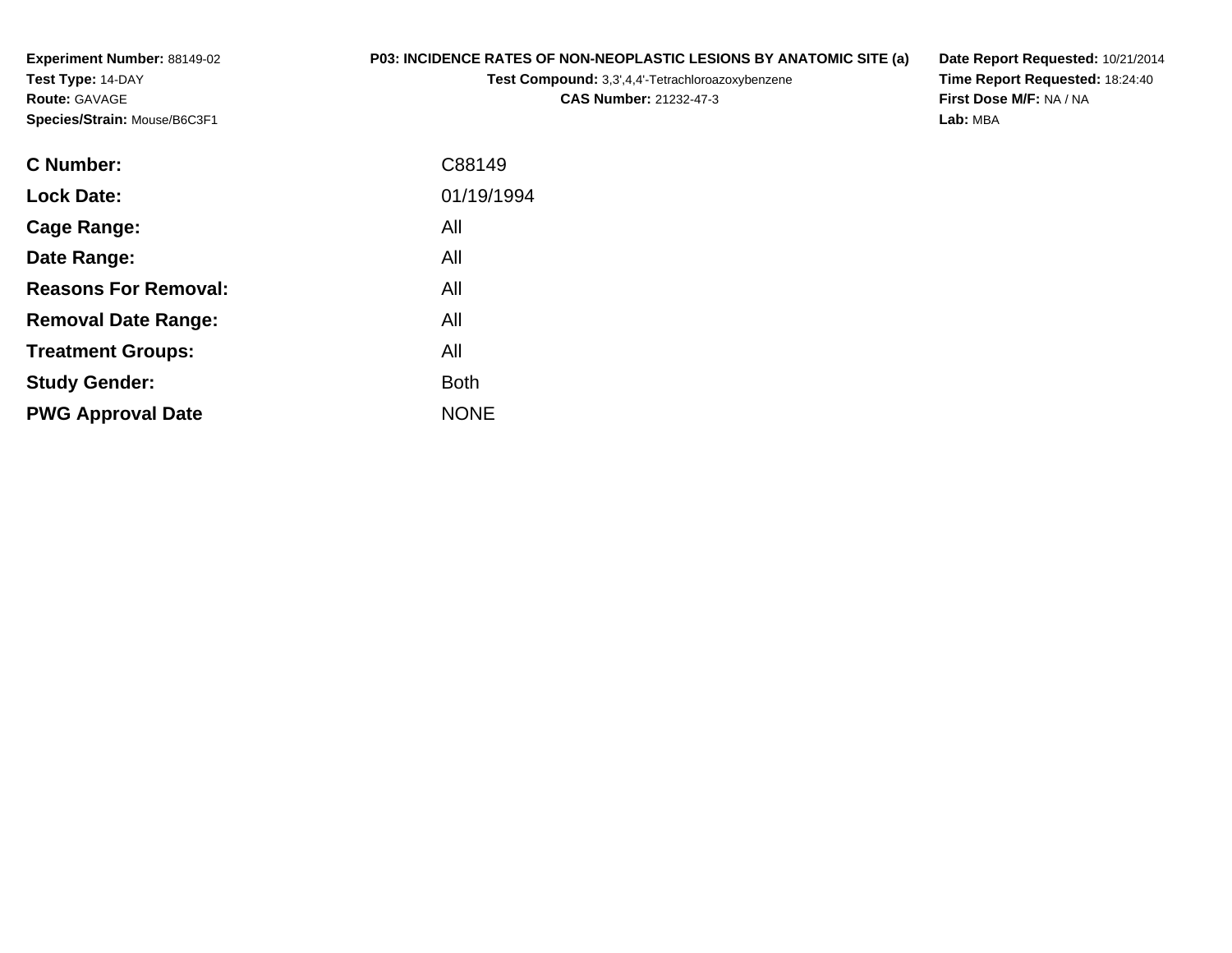**P03: INCIDENCE RATES OF NON-NEOPLASTIC LESIONS BY ANATOMIC SITE (a)**

**Test Compound:** 3,3',4,4'-Tetrachloroazoxybenzene

**CAS Number:** 21232-47-3

**Date Report Requested:** 10/21/2014**Time Report Requested:** 18:24:40**First Dose M/F:** NA / NA**Lab:** MBA

| <b>B6C3F1 Mouse MALE</b>                   | 0 MG/KG | 1 MG/KG | 3.2<br><b>MG/KG</b> | 10 MG/KG       | 32 MG/KG | <b>MG/KG</b><br>100 |
|--------------------------------------------|---------|---------|---------------------|----------------|----------|---------------------|
| <b>Disposition Summary</b>                 |         |         |                     |                |          |                     |
| <b>Animals Initially In Study</b>          | 5       | 5       | ${\bf 5}$           | $5\phantom{1}$ | 5        | 5                   |
| <b>Early Deaths</b>                        |         |         |                     |                |          |                     |
| <b>Survivors</b>                           |         |         |                     |                |          |                     |
| <b>Terminal Sacrifice</b>                  | 5       | 5       | 5                   | 5              | 5        | 5                   |
| <b>Animals Examined Microscopically</b>    | 5       | 5       | 5                   | 5              | 5        | 5                   |
| ALIMENTARY SYSTEM                          |         |         |                     |                |          |                     |
| Esophagus                                  | (0)     | (0)     | (0)                 | (0)            | (0)      | (1)                 |
| Cyst                                       |         |         |                     |                |          | 1 (100%)            |
| Gallbladder                                | (5)     | (0)     | (0)                 | (0)            | (0)      | (5)                 |
| Liver                                      | (5)     | (5)     | (5)                 | (5)            | (5)      | (5)                 |
| Hepatocyte, Inflammation, Focal            | 2(40%)  | 2(40%)  | 3(60%)              | 2(40%)         | 2(40%)   | 5 (100%)            |
| Hepatocyte, Necrosis, Focal                | 1(20%)  | 1(20%)  | 2(40%)              | 2(40%)         | 1(20%)   | 5 (100%)            |
| Stomach, Forestomach                       | (5)     | (0)     | (0)                 | (0)            | (0)      | (5)                 |
| Stomach, Glandular                         | (5)     | (0)     | (0)                 | (0)            | (0)      | (5)                 |
| CARDIOVASCULAR SYSTEM                      |         |         |                     |                |          |                     |
| None                                       |         |         |                     |                |          |                     |
| <b>ENDOCRINE SYSTEM</b>                    |         |         |                     |                |          |                     |
| None                                       |         |         |                     |                |          |                     |
| <b>GENERAL BODY SYSTEM</b>                 |         |         |                     |                |          |                     |
| None                                       |         |         |                     |                |          |                     |
| <b>GENITAL SYSTEM</b>                      |         |         |                     |                |          |                     |
| None                                       |         |         |                     |                |          |                     |
| <b>HEMATOPOIETIC SYSTEM</b>                |         |         |                     |                |          |                     |
| Lymph Node, Mesenteric                     | (5)     | (0)     | (0)                 | (0)            | (0)      | (5)                 |
| Spleen                                     | (5)     | (5)     | (5)                 | (5)            | (5)      | (5)                 |
| Red Pulp, Hematopoietic Cell Proliferation | 1(20%)  | 4 (80%) | 2(40%)              | 3(60%)         | 2(40%)   | 5 (100%)            |
|                                            |         |         |                     |                |          |                     |

a - Number of animals examined microscopically at site and number of animals with lesion

**Experiment Number:** 88149-02

**Species/Strain:** Mouse/B6C3F1

**Test Type:** 14-DAY**Route:** GAVAGE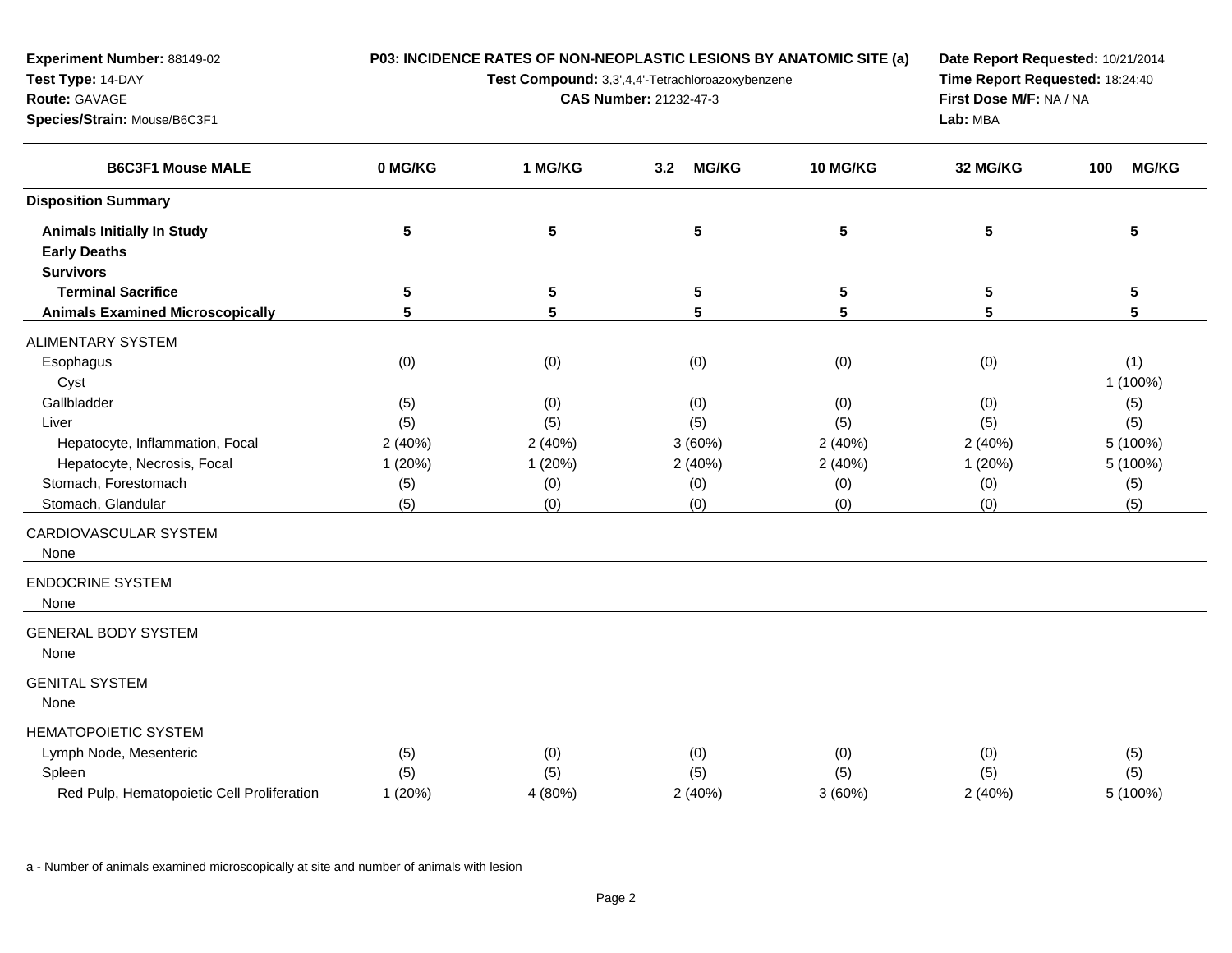| Experiment Number: 88149-02<br>Test Type: 14-DAY<br><b>Route: GAVAGE</b><br>Species/Strain: Mouse/B6C3F1 |         | P03: INCIDENCE RATES OF NON-NEOPLASTIC LESIONS BY ANATOMIC SITE (a)<br>Test Compound: 3,3',4,4'-Tetrachloroazoxybenzene<br>CAS Number: 21232-47-3 | Date Report Requested: 10/21/2014<br>Time Report Requested: 18:24:40<br>First Dose M/F: NA / NA<br>Lab: MBA |                 |               |                     |
|----------------------------------------------------------------------------------------------------------|---------|---------------------------------------------------------------------------------------------------------------------------------------------------|-------------------------------------------------------------------------------------------------------------|-----------------|---------------|---------------------|
| <b>B6C3F1 Mouse MALE</b>                                                                                 | 0 MG/KG | 1 MG/KG                                                                                                                                           | <b>MG/KG</b><br>3.2                                                                                         | <b>10 MG/KG</b> | 32 MG/KG      | <b>MG/KG</b><br>100 |
| Red Pulp, Pigmentation<br>Thymus<br>Atrophy<br>Thymocyte, Atrophy, Diffuse                               | (5)     | (4)                                                                                                                                               | (5)                                                                                                         | 1(20%)<br>(5)   | (5)<br>1(20%) | (5)<br>5 (100%)     |
| <b>INTEGUMENTARY SYSTEM</b><br>None                                                                      |         |                                                                                                                                                   |                                                                                                             |                 |               |                     |
| MUSCULOSKELETAL SYSTEM<br>None                                                                           |         |                                                                                                                                                   |                                                                                                             |                 |               |                     |
| NERVOUS SYSTEM<br>None                                                                                   |         |                                                                                                                                                   |                                                                                                             |                 |               |                     |
| <b>RESPIRATORY SYSTEM</b><br>None                                                                        |         |                                                                                                                                                   |                                                                                                             |                 |               |                     |
| SPECIAL SENSES SYSTEM<br>None                                                                            |         |                                                                                                                                                   |                                                                                                             |                 |               |                     |
| <b>URINARY SYSTEM</b><br>Kidney                                                                          | (5)     | (0)                                                                                                                                               | (0)                                                                                                         | (0)             | (0)           | (5)                 |

\*\*\*END OF MALE DATA\*\*\*

a - Number of animals examined microscopically at site and number of animals with lesion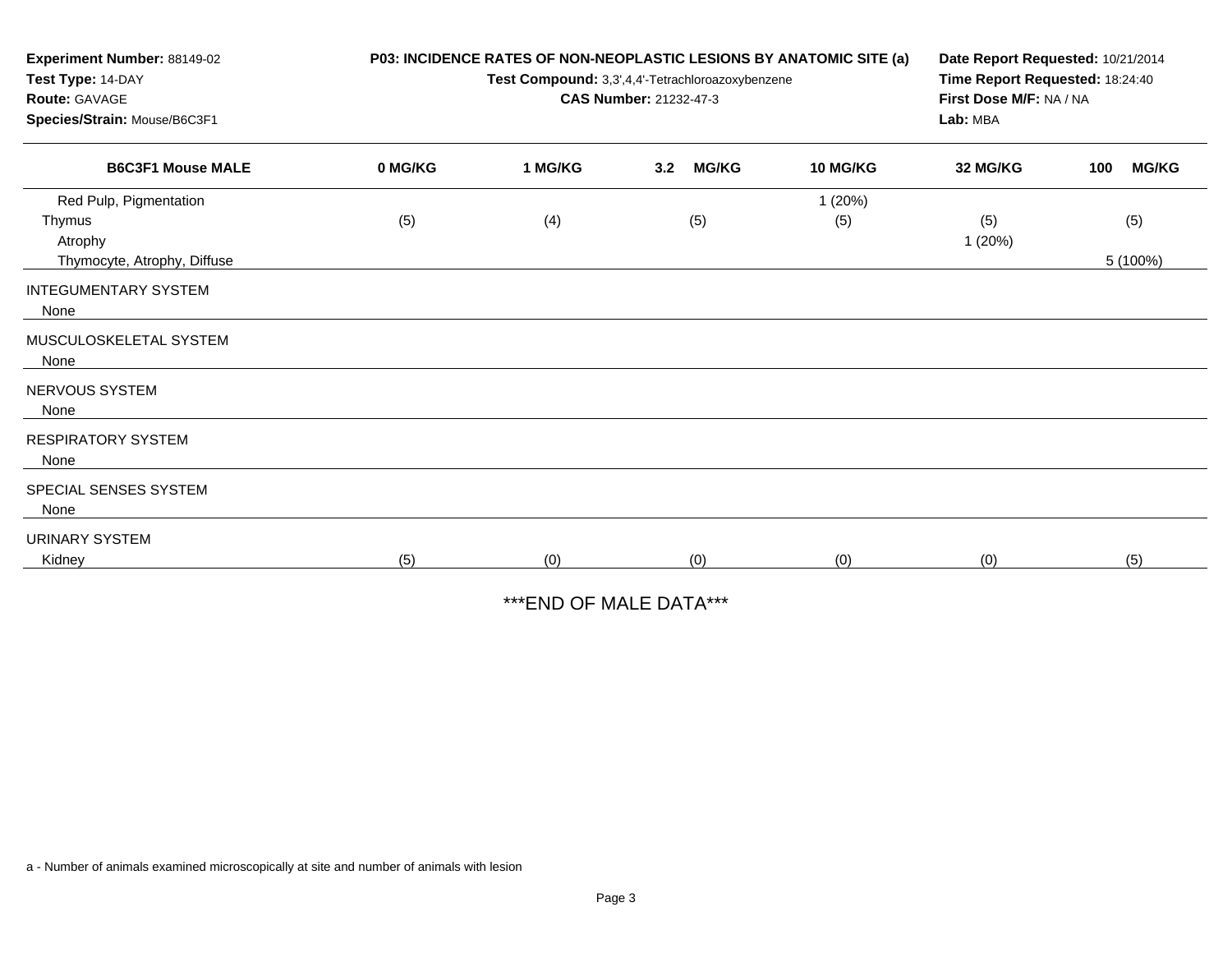**P03: INCIDENCE RATES OF NON-NEOPLASTIC LESIONS BY ANATOMIC SITE (a)**

**Test Compound:** 3,3',4,4'-Tetrachloroazoxybenzene

**CAS Number:** 21232-47-3

**Date Report Requested:** 10/21/2014**Time Report Requested:** 18:24:40**First Dose M/F:** NA / NA**Lab:** MBA

| <b>B6C3F1 Mouse FEMALE</b>                 | 0 MG/KG | 1 MG/KG | <b>MG/KG</b><br>3.2 | 10 MG/KG | 32 MG/KG | <b>MG/KG</b><br>100 |  |
|--------------------------------------------|---------|---------|---------------------|----------|----------|---------------------|--|
| <b>Disposition Summary</b>                 |         |         |                     |          |          |                     |  |
| <b>Animals Initially In Study</b>          | 5       | 5       | 5                   | 5        | 5        | 5                   |  |
| <b>Early Deaths</b>                        |         |         |                     |          |          |                     |  |
| <b>Survivors</b>                           |         |         |                     |          |          |                     |  |
| <b>Terminal Sacrifice</b>                  | 5       | 5       | 5                   | 5        | 5        | 5                   |  |
| <b>Animals Examined Microscopically</b>    | 5       | 5       | $5\phantom{.0}$     | 5        | 5        | $5\phantom{.0}$     |  |
| <b>ALIMENTARY SYSTEM</b>                   |         |         |                     |          |          |                     |  |
| Gallbladder                                | (5)     | (0)     | (0)                 | (0)      | (0)      | (5)                 |  |
| Liver                                      | (5)     | (5)     | (5)                 | (5)      | (5)      | (5)                 |  |
| Hepatocyte, Inflammation, Focal            | 4 (80%) | 3(60%)  | 4 (80%)             | 4 (80%)  | 5 (100%) | 5 (100%)            |  |
| Hepatocyte, Necrosis, Focal                | 1(20%)  | 3(60%)  | 4 (80%)             | 3(60%)   | 2(40%)   | 5 (100%)            |  |
| Stomach, Forestomach                       | (5)     | (0)     | (0)                 | (0)      | (0)      | (5)                 |  |
| Stomach, Glandular                         | (5)     | (0)     | (0)                 | (0)      | (0)      | (5)                 |  |
| CARDIOVASCULAR SYSTEM                      |         |         |                     |          |          |                     |  |
| None                                       |         |         |                     |          |          |                     |  |
| <b>ENDOCRINE SYSTEM</b>                    |         |         |                     |          |          |                     |  |
| None                                       |         |         |                     |          |          |                     |  |
| <b>GENERAL BODY SYSTEM</b>                 |         |         |                     |          |          |                     |  |
| None                                       |         |         |                     |          |          |                     |  |
| <b>GENITAL SYSTEM</b>                      |         |         |                     |          |          |                     |  |
| None                                       |         |         |                     |          |          |                     |  |
| <b>HEMATOPOIETIC SYSTEM</b>                |         |         |                     |          |          |                     |  |
| Lymph Node, Mesenteric                     | (5)     | (0)     | (0)                 | (0)      | (0)      | (5)                 |  |
| Spleen                                     | (5)     | (5)     | (5)                 | (5)      | (5)      | (5)                 |  |
| Red Pulp, Hematopoietic Cell Proliferation | 3(60%)  | 4 (80%) | 5 (100%)            | 5 (100%) | 2(40%)   | 5 (100%)            |  |
| Thymus                                     | (5)     | (4)     | (5)                 | (5)      | (5)      | (5)                 |  |
| Thymocyte, Atrophy, Diffuse                |         |         |                     |          |          | 2(40%)              |  |
|                                            |         |         |                     |          |          |                     |  |

a - Number of animals examined microscopically at site and number of animals with lesion

**Experiment Number:** 88149-02

**Species/Strain:** Mouse/B6C3F1

**Test Type:** 14-DAY**Route:** GAVAGE